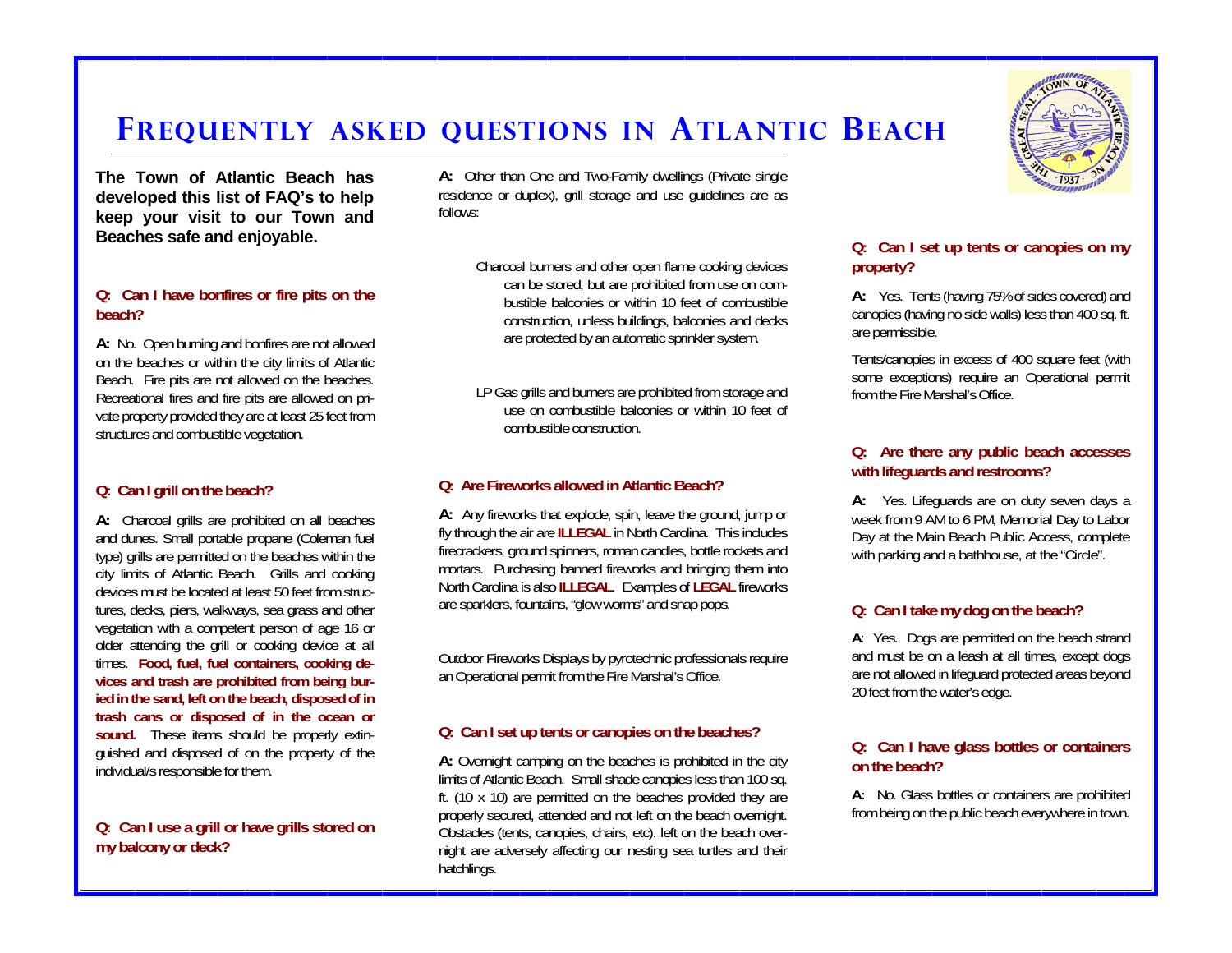### **Q: Where can't I park when going to the beach?**

**A:** You cannot park on sidewalks, in front of public or private driveways, within 25 feet of any intersection, within 15 feet of a fire hydrant, on any crosswalks, on any paved portion of a town street with any portion of the vehicle in the roadway. Anywhere a sign is posted prohibiting parking.

#### **Q: Does the town have a noise ordinance?**

**A:** Yes. The use of any instrument, TV, radio, stereo or sound amplifying device so loudly that it disturbs other persons in the vicinity could be determined by responding officers as a violation. A Special Event Application for a sound permit should be requested at least 48 hours prior to the event.

### **Phone Numbers to Know**

|           | Town Hall                                                                                                                                                                                  | (252) 726-2121                  |
|-----------|--------------------------------------------------------------------------------------------------------------------------------------------------------------------------------------------|---------------------------------|
| <b>OD</b> | Inspection Dept (252) 726-4456                                                                                                                                                             |                                 |
|           | <b>D</b> Police Dept                                                                                                                                                                       | (252) 726-2523                  |
|           | <b>D</b> Fire Dept                                                                                                                                                                         | (252) 726-7361                  |
| (II)      | Public Works                                                                                                                                                                               | (252) 726-1366                  |
|           | $\sum_{n=1}^{\infty}$ Water Dept                                                                                                                                                           | (252) 726-1366                  |
|           | If you call and for some reason the party you<br>The state of the state can be plus y you.<br>The same seeking is busy, please leave a direct<br>message for that person. We will endeavor |                                 |
|           |                                                                                                                                                                                            | <b>FOR EMERGENCIES CALL 911</b> |

**www.atlanticbeach-nc.com / tab@atlanticbeach-nc.com** 

## **Animal Control**

County Animal Control is working with the town and together we have established a new process for citizens to follow for deploying animal traps. Citizens who have problems with feral cats can contact the Police Department and sign out a trap. The town will provide traps and food for citizens to pick up and set. Once the traps have been loaned to citizens the town will notify County Animal Control of the citizens' name, address and telephone number. The following day county animal control will check issued traps and if there are animals in traps animal control will take the trap and deal with animals appropriately. Animal control will return the trap to the town once the animal is removed. County Animal Control will check traps Monday through Friday and if there are no animals in traps, employees checking the traps will deactivate traps on Friday and re-set traps on Monday morning. County Animal Control does not have personnel to check traps on weekends or holidays. Therefore traps must remain deactivated Saturday and Sunday, and during holidays, to avoid trapped animals from going without food and water over the weekends.

## **No Wake Zones**

No wake zones on the west side of the Atlantic Beach Bridge are in effect from the shoreline 200 feet north (away from shoreline) and are marked no wake. There is a line of white buoys placed 200 feet from the shoreline to help identify the restricted wake areas. If you are between the white buoys and shore you are in a no wake area. All other No Wake Zones are marked by signs and buoys. If you have additional questions feel free to contact us.

## **Public Beach Accesses**

(1) **Bathhouse ‐ W Atlantic at Circle** provides 64 parking spaces, bathroom facilities, picnic tables, and outside showers.

(2) **The Circle** has on-street and designated oceanfront parking along East Drive, Atlantic Blvd, and West Drive.

(3) **New Bern Ave.** provides 50 parking spaces, bathroom facilities, picnic tables, and outside showers.

(4) **Henderson Blvd** provides parking spaces, bathroom facilities, small playground, and gazebo.

(5) **Bathhouse ‐ Fort Macon** provides 317 parking spaces, outside showers, informational kiosk, picnic gazebos, oceanfront gazebo, and bathroom facilities.

(6) **Fort & Inlet Access**is located at Fort Macon proper and provides 277 parking spaces, bathroom facilities, and an overlook gazebo.

These facilities are those areas where the parking/access points are entirely owned or leased by one of the Bogue Banks communities or the State of North Carolina. Although not identified on the following maps, there are several establishments along the island that allow for seasonal or paid parking & access, such as the fishing piers along Bogue Banks and the Doubletree Hotel located in Atlantic Beach.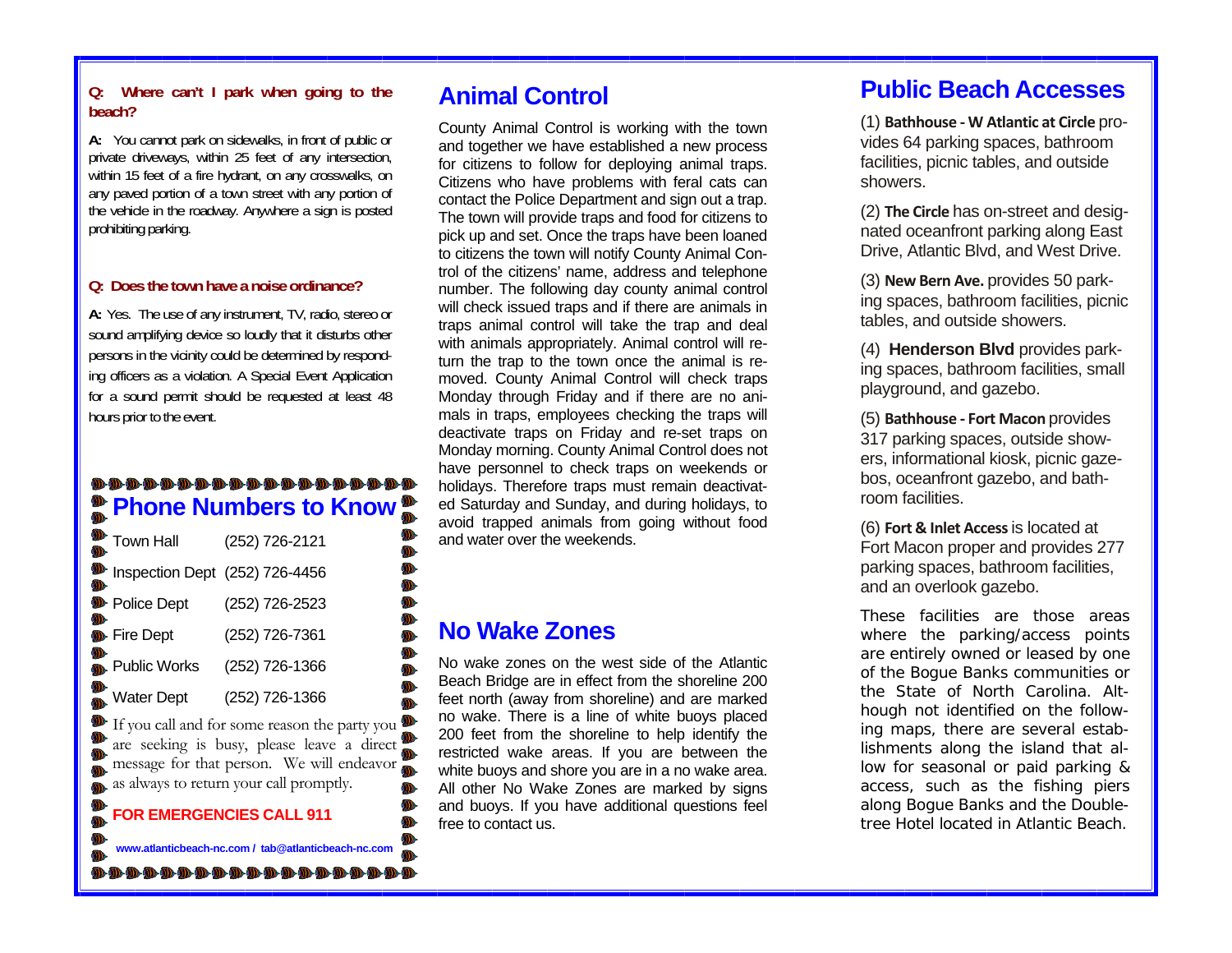## **HURRICANE SEASON!**



Being ready for them is a lot of work. Hurricane season officially runs from June 1 to November 30. Traditionally, the highest number of storms that hit the Crystal Coast occurs in September.

**BE PREPARED!!!** 

#### **Before a Hurricane Strikes**

Flashlight and extra batteries.

- Portable, battery-operated radio and extra batteries.
- Make plans for protecting your house, especially the roof, windows and doors.
- Trim dead or weak branches from trees.

Check into flood insurance.

### **Hurricane Watch/Warning Issued**

- Listen to radio or television for hurricane progress reports.
- Check your emergency supplies. Store water in clean bathtubs, jugs, bottles and cooking utensils.

Bring in outdoor objects.

Fuel your car.

Turn refrigerator and freezer to the coldest setting.

Store valuables and personal papers in a waterproof container.

Turn off water to docks and piers.

### **If Evacuation Is Necessary**

Leave as soon as possible if evacuation is ordered.

Secure your home.

Turn off electricity and main water valve.

#### **After the Hurricane Passes**

Return home only after authorities say it is safe to do so.

Beware of downed/loose power lines.

Enter your home with caution. Open windows and doors to ventilate or dry your home.

Look for electrical system damage.

Take pictures of the damage for insurance claims.¨

#### **Water Usage After A Hurricane**

In order to maintain the integrity of our water system and that adequate fire protection will be maintained at all times during and immediately following a storm or power outage, the we request that you practice the following:

- Always assume that the town is under a SEVER WATER RE-STRICTION situation Use only the minimum amount of water needed for daily living activities Please refrain from "washing down" anything until everything has returned to normal. Check all inside/outside faucets
- and spigots for any type of leakage
- Make sure all lawn sprinkling systems are turned off
- Report the location of free-flowing water to the water department or police department

We realize that this request causes almost as much of an inconvenience as a hurricane or power outage. These procedures are necessary in order to help relieve any stress that may be placed on the town's water system created by either storm damage or prolonged power outage.

We would like to thank everyone for their cooperation and assistance in maintaining the integrity of the town's water system during and after a storm or prolonged power outage event.